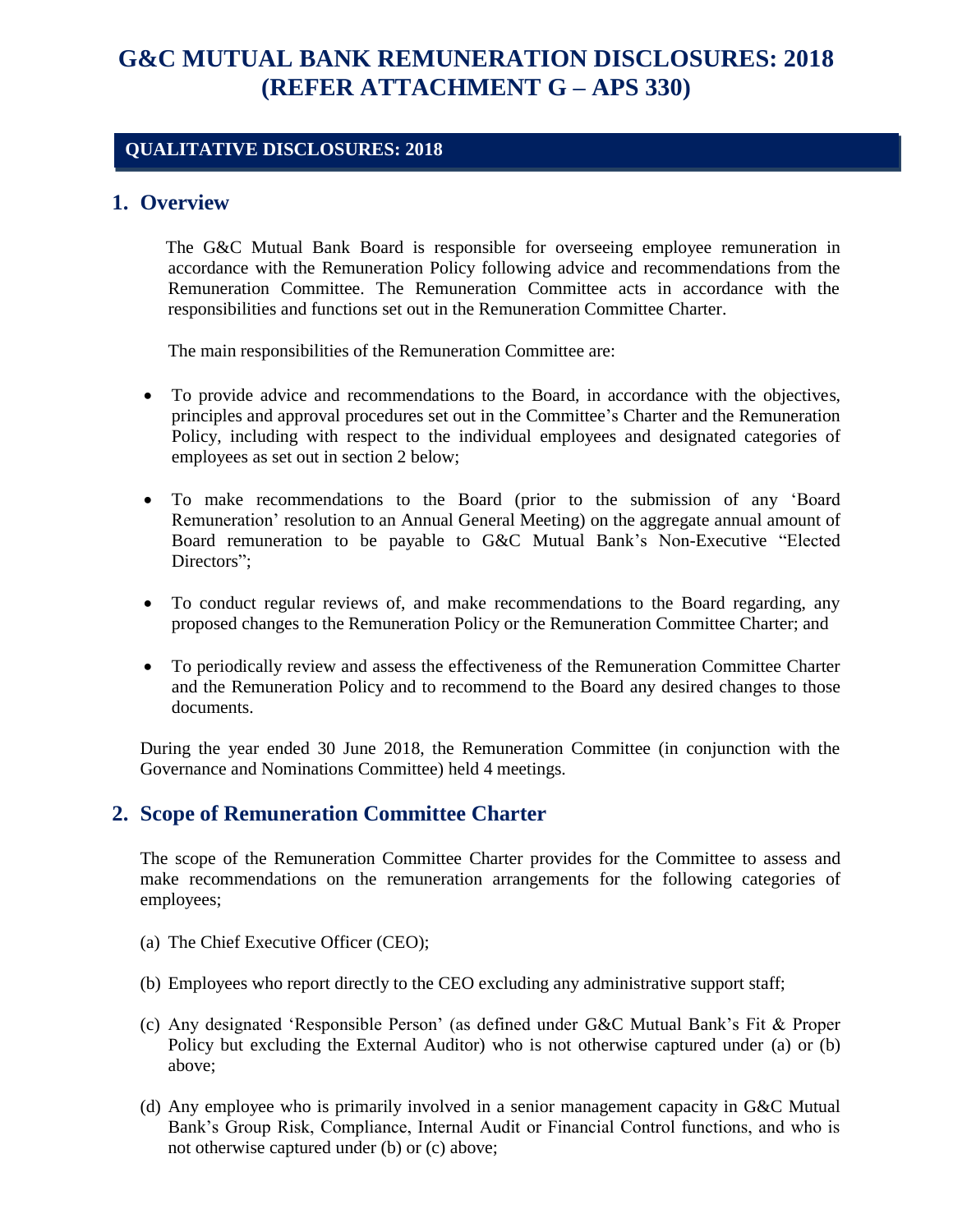- (e) Any employee who is not otherwise captured under  $(a) (d)$  above and who receives (or has the potential to receive) a significant proportion of their total annual remuneration in the form of performance-linked bonuses or incentive payments;
- (f) Any external (i.e. non-employee) individual or organisation that is contracted to G&C Mutual Bank on terms which may entitle the person or organisation to receive incentive payments **and** who provides services of a kind which, in the opinion of the Remuneration Committee, could have the potential to adversely affect the long-term financial soundness of G&C Mutual Bank; and
- (g) Any external (i.e. non-employee) individual or organisation that is contracted to G&C Mutual Bank for the primary purpose of providing services relating to risk management, compliance, internal audit or financial control, and in relation to which the total cost of the services to be provided in any financial year exceeds or is expected to exceed \$100,000, but excluding any such contractual arrangement that has been separately and explicitly approved by the Board or/or the Board Risk Committee.

During the year ended 30 June 2018, there were no G&C Mutual Bank employees or external parties who were captured under categories (e) - (g) above. With the exception of the individual employees and designated categories of employees in  $(a) - (g)$  above, the Board has delegated to the CEO the responsibility for determining the remuneration arrangements for G&C Mutual Bank employees (including **all** employees who are subject to the terms of the current Enterprise Agreement 2017 – 2020).

## **3. Responsible Persons & Material Risk-takers**

As at 30 June 2018, the following G&C Mutual Bank employees were classified as 'Responsible Persons' under G&C Mutual Bank's Fit and Proper Policy:

- (a) Chief Executive Officer;
- (b) Deputy Chief Executive Officer;
- (c) Chief Financial Officer;
- (d) Chief Sales Officer
- (e) Chief Risk Officer; and
- (f) Head of Internal Audit.

## **4. Objectives of Remuneration Policy**

 The Remuneration Policy is designed to support G&C Mutual Bank's strategic and commercial objectives while at all times ensuring compliance with the Corporations Act and applicable APRA prudential standards.

The main objectives of G&C Mutual Bank's remuneration framework are:

- To attract and retain suitably skilled and experienced employees;
- To minimise the risk of G&C Mutual Bank being exposed to the sudden or unexpected departure of key management personnel;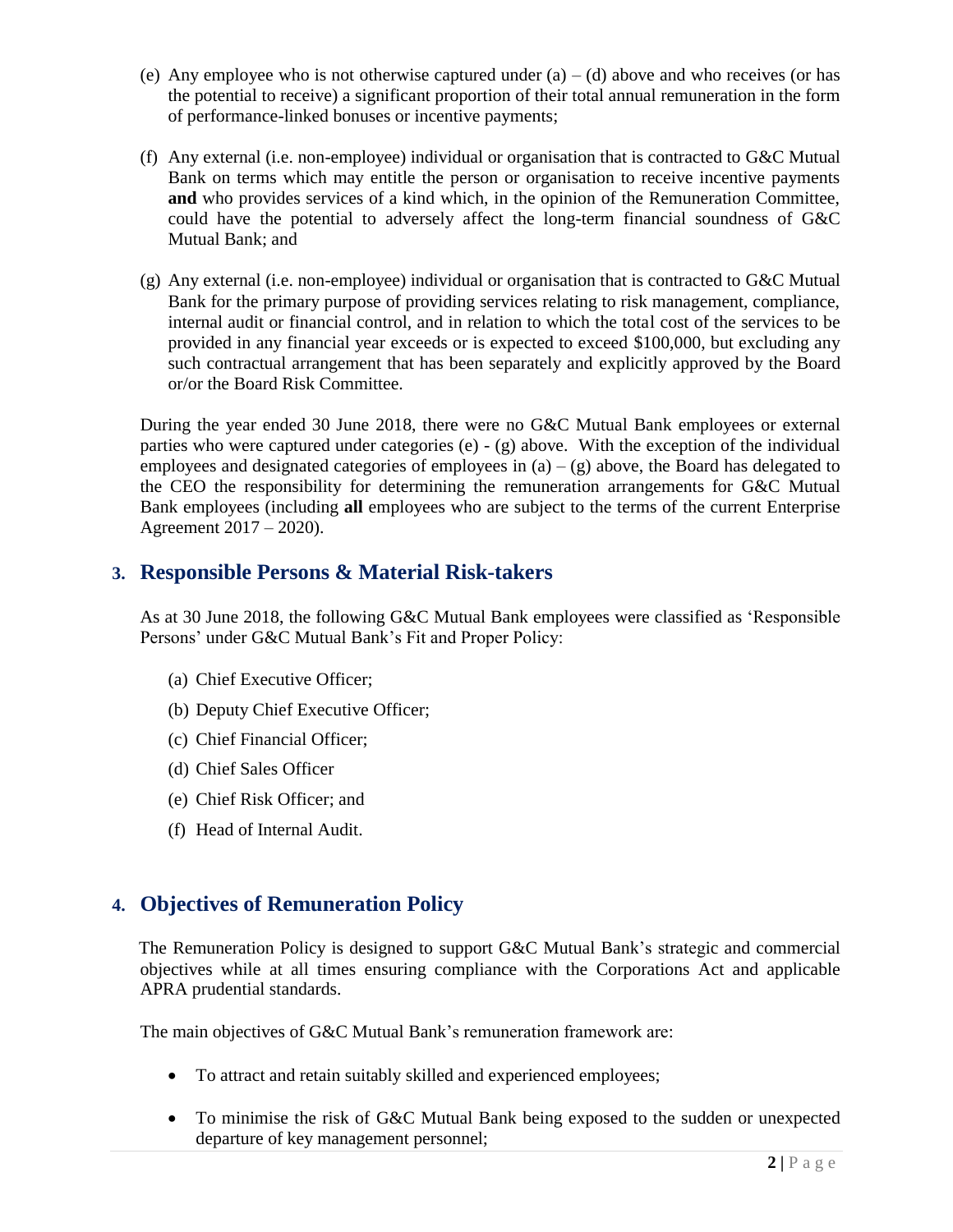- To ensure that the structure of employee remuneration supports G&C Mutual Bank's long-term financial soundness; and
- To ensure that any variable remuneration components are appropriately structured such that they provide **no incentive** for any employee (whether acting alone or collectively with others) to engage in imprudent risk-taking.

The Remuneration Policy is reviewed annually and was last reviewed by the Remuneration Committee and the Board in August 2018.

# **5. Variable Remuneration Components: Principles and Approval Procedures**

In accordance with the Remuneration Policy and the applicable Employment Contracts, the remuneration arrangements for employees holding the positions described in  $3(a) - (g)$  above may include a mix of fixed annual remuneration (some of which may be withheld and designated as "deferred" for payment until the end of each financial year), as well as variable (short or long term) and performance-linked remuneration components. The employees holding the positions described in 3 (a) – (g) will be subject to an annual review of performance and, following those reviews, recommendations may be made to the Board Chair and the Remuneration Committee regarding any proposed increase in total annual remuneration, any proposed annual release and payment of a "deferred" component of total fixed remuneration, or any proposed payment of a short or long term variable remuneration component, including payment of any discretionary performance bonus.

The remuneration arrangements for the employees in 3 (a) – (g) above may also incorporate, at the total discretion of the Board following a supporting recommendation from the Remuneration Committee, a long term variable remuneration component, but only on condition that:

- (a) The long term remuneration component is specifically designed to promote employee retention over a desired timeframe and to mitigate the risk of the relevant employees departing unexpectedly before that date; and
- (b) The applicable amount is only payable subject to the Board being satisfied that making of the payment will not have an adverse affect on the financial soundness of G&C Mutual Bank.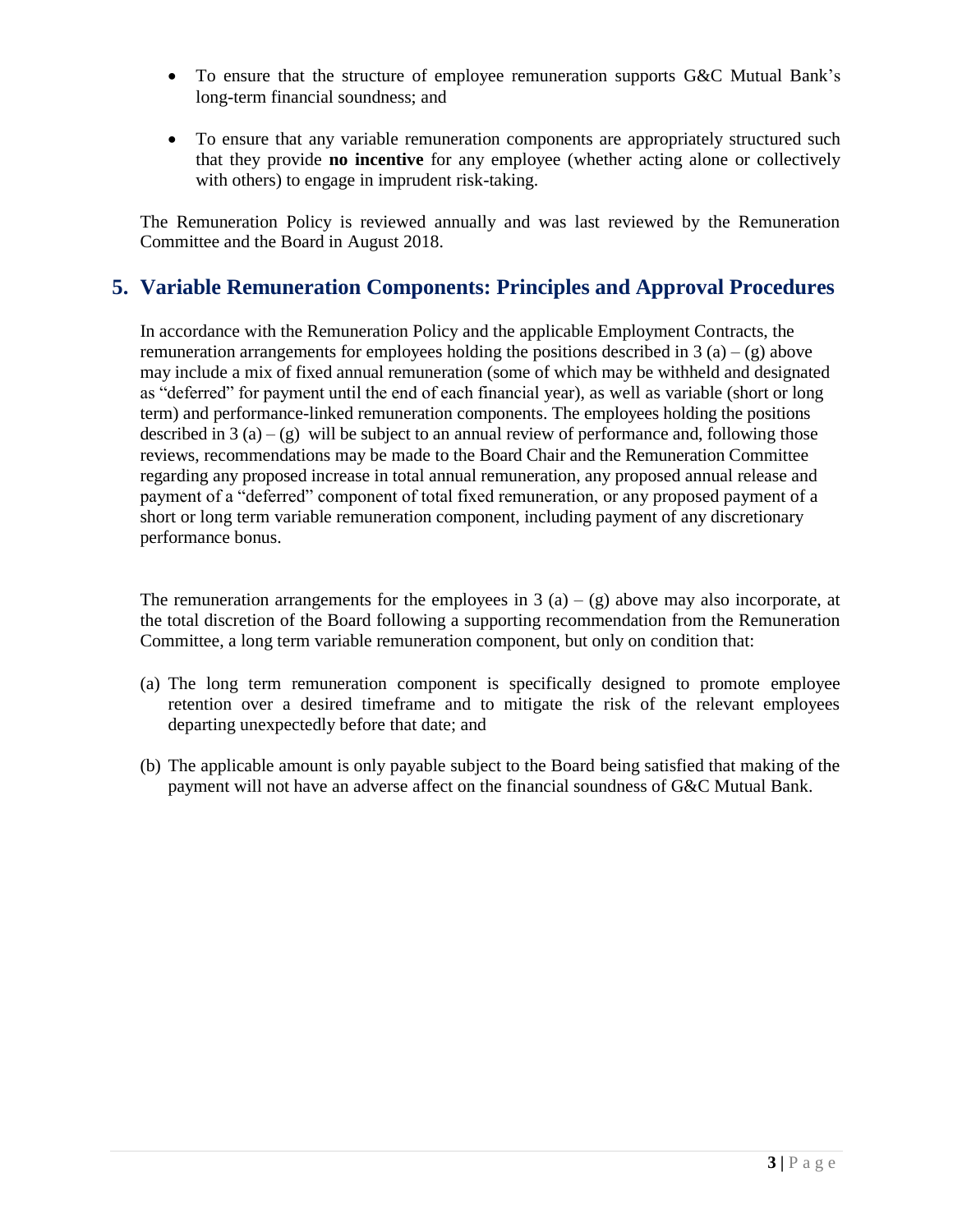## **1. Quantitative Remuneration Disclosures: Decision-making Body**

During the 2017/18 financial year, the Board held 7 meetings and the Remuneration Committee (in conjunction with the Governance & Nominations Committee) held 4 meetings. The Board is the main body responsible for overseeing remuneration matters in accordance with the Remuneration Policy. The Remuneration Committee is responsible for making recommendations to the Board in accordance with the parameters and procedures set out in its Charter and the Remuneration Policy. The total aggregate remuneration paid to Board members in the 2017/18 financial year is set out in Table 1 below.

| Table 1: Aggregate Board Remuneration   | 2018       |
|-----------------------------------------|------------|
| Total remuneration of all Board members | 414,680.80 |

## **2. Quantitative Disclosures: Remuneration of 'Senior Managers' and other 'Material Risk Takers'**

Tables 2 and 3 below include, with respect to all employees who are classified as 'Senior Managers'\* under the Remuneration Policy, the information that is required to be disclosed under APS 330 Attachment G Clause  $3(h) - (k)$ .

*\*[Note: The category of 'Senior Managers' includes all employees who are defined as 'Responsible Persons' under the Remuneration Policy and APRA Standard CPS 520 Fit & Proper.]*

Tables 4 and 5 include, with respect to all employees other than Senior Managers who are classified as 'Material Risk Takers'\*\*, the information that is required to be disclosed under APS 330 Attachment G Clause  $3(h) - (k)$ .

*\*\*[Note: The category of 'Material Risk Takers' includes all employees other than 'Senior Managers' whose activities may potentially affect the financial soundness of the organisation and whose total remuneration includes a significant proportion of variable performance-linked remuneration components.]*

|                                                                              | 2018                    |              |  |
|------------------------------------------------------------------------------|-------------------------|--------------|--|
| Table 2: All Senior Managers -<br><b>Components of Variable Remuneration</b> | <b>No. of Employees</b> | Total $(\$)$ |  |
| <b>Number of Senior Managers</b>                                             | 6                       | N/A          |  |
| Number & Value of Discretionary Bonuses                                      | 4                       | 75,463.11    |  |
| Number & Value of Guaranteed Bonuses                                         | NIL.                    | <b>NIL</b>   |  |
| Number & Value of Sign-on Payments                                           | <b>NIL</b>              | <b>NIL</b>   |  |
| Number & Value of Termination Payments                                       | <b>NIL</b>              | <b>NIL</b>   |  |
| Value of Deferred Remuneration Paid in Year                                  | <b>NIL</b>              | <b>NIL</b>   |  |
| Value of Outstanding Deferred Remuneration                                   | NIL                     | NIL          |  |